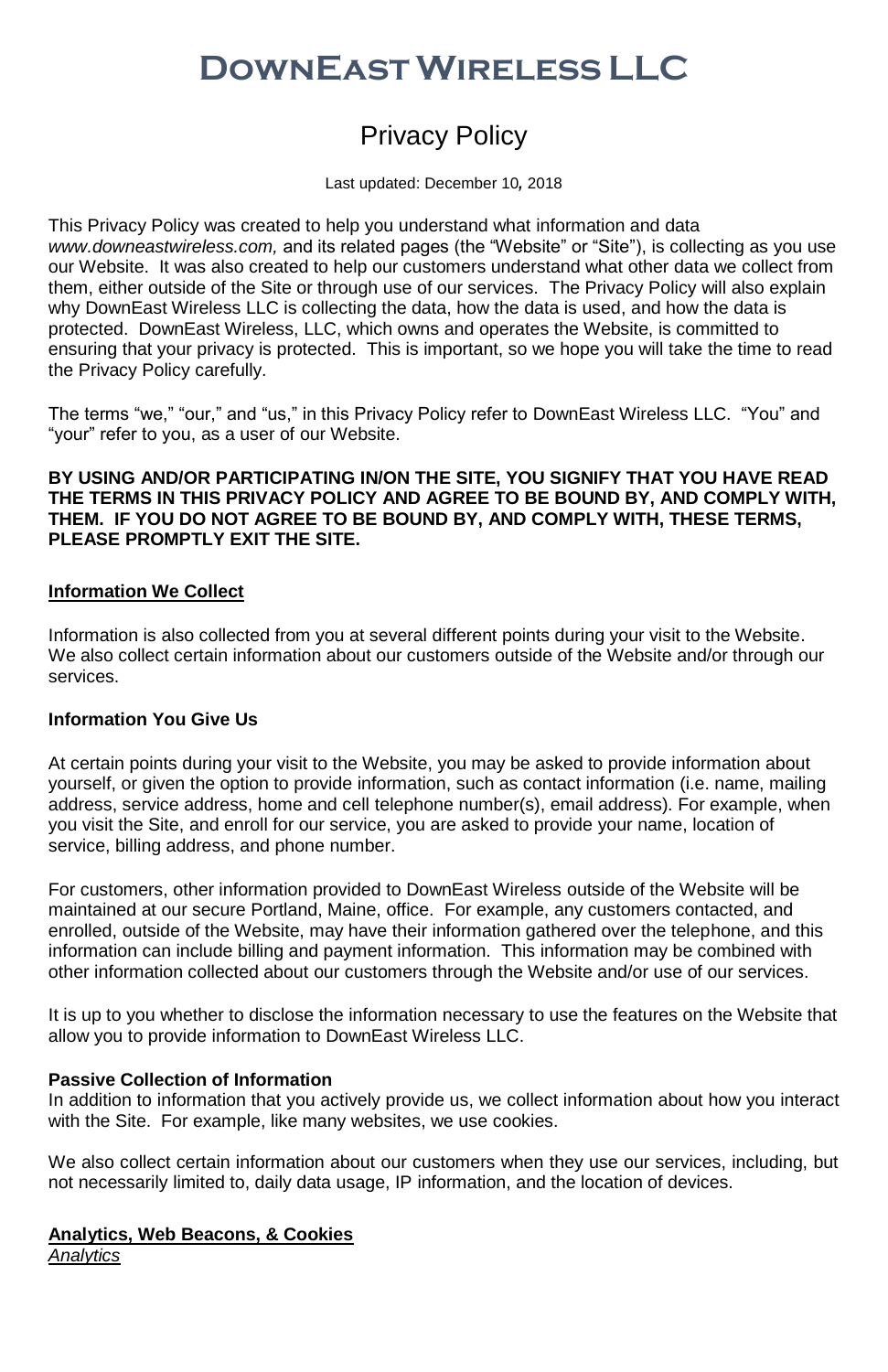We use the services of third parties to collect and analyze statistical data about visitors to our Website, and to collect information, send out emails, and other mailings/correspondence. Some of these analytic and/or mailing services collect personally identifiable information about you.

# *Web Beacons*

The Website may contain electronic images known as Web Beacons (sometimes called single-pixel gifs) that allow us to count users who have visited certain web pages. Web Beacons are not used to access your personally identifiable information; they are a technique we use to compile aggregated statistics about usage of our Website. Web Beacons collect only a limited set of information including a cookie number, time and date of a page view, and a description of the page on which the Web Beacon resides.

# *Cookies*

We use "cookies" to collect and store information related to how our Site is used when you visit the Website in order to improve our services for you. Cookies are files with a small amount of data, which may include an anonymous unique identifier. Cookies are sent to your browser from a web site and transferred to your device.

We use both session ID cookies and persistent cookies. A session ID cookie expires when you close your browser. A persistent cookie remains on your hard drive for an extended period of time. We use session cookies to monitor your interaction with the Website. We also use permanent cookies to track click streams. We do not link cookie data to personally identifiable information. You can instruct your browser to refuse all cookies or to indicate when a cookie is being sent. The "help" feature on most browsers provides information on how to accept cookies, disable cookies, and how to receive a notice when receiving a new cookie. If you do not accept cookies, you may not be able to use some features of our Site.

Some of our business partners (such as advertisers) use cookies on our Website. We have no access to or control over these cookies. Our privacy policy covers the use of cookies by us only and does not cover the use of cookies by any business partner(s).

# **How We Use Information We Collect**

We use the information we collect to provide, maintain, protect, and improve the Website and the services we provide on it. We also use this information to do the following:

- To identify and communicate with you;
- To respond to your requests/inquiries;
- To contact you with newsletters, marketing or promotional materials and other information that may be of interest to you. You may opt out of receiving any, or all, of these communications from us by following the unsubscribe link or instructions provided in any email we send;
- To inform our marketing strategy and approach;
- To correspond and maintain internal records regarding your inquiries about the Website (including this Privacy Policy, the Acceptable Use Policy and the Terms and Conditions of Service) and other things you may want to discuss with us;
- To maintain certain third-party analytics reports, which track non-personal Website traffic activity for the purpose of improving the website and providing the best services possible to visitors/users to/of the Website, including determining the content of greatest interests to Website visitors and what types of devices are accessing the Website; and/or restore lost data or help resolve Website visitor issues.
- To serve you advertisements for our services across different internet websites.

# **Contacting You By Email**

We may use your contact information periodically in order to contact you to update your credit card information, inform you of planned outages, special offers, and to update you on important information about the Website and/or our services The frequency of these messages will vary depending upon your user profile, including the types of information you have indicated an interest in.

Out of respect for the privacy of our users, we present the option to opt-out of receiving newsletters and/or commercial e-mails whenever such messages are sent by us by clicking the opt out link. Email messages from third parties are not governed by the opt-out provisions of this Privacy Policy,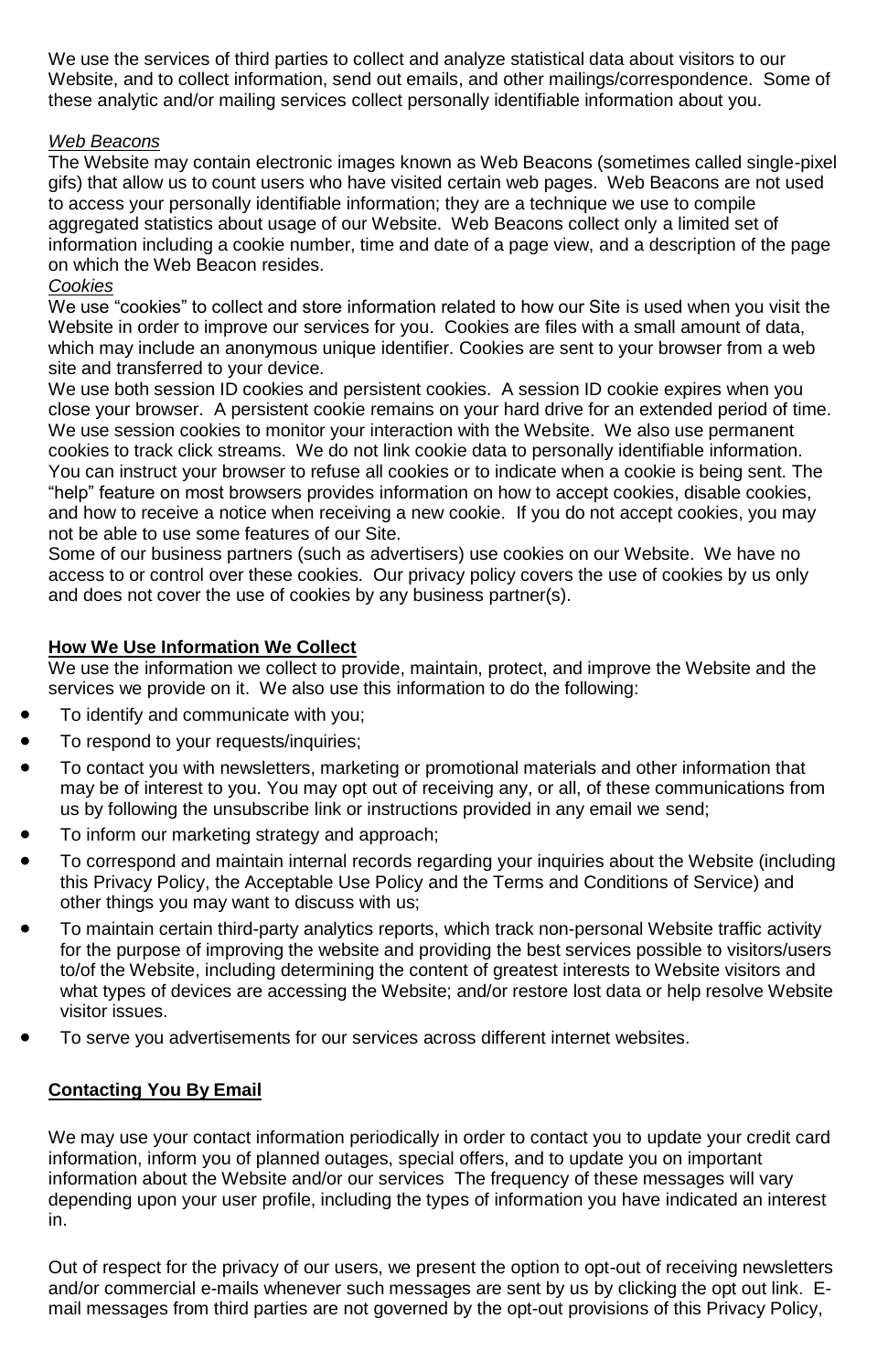but all such third parties are strongly encouraged to include opt-out procedures in their messages to you.

# **Disclosure of Information to Third Parties**

From time to time we may decide that it is more efficient to use third parties to perform specific services, such as processing customer payments for our services. If we use a third party to provide a specific service your information may be shared with those third-party partners to the extent necessary for those organizations to provide services to us or to our users. Any such organizations who receive user information for this purpose are required to keep the information confidential and only use it to provide services to us or our Site users.

We may also provide your information to third parties in the following circumstances:

- If you have authorized us to do so:
- We are legally required to do so, for example, in response to a subpoena, court order or other legal process;
- It is necessary to protect the legal rights, privacy, property, or safety of our organization, its subsidiaries, and/or affiliates, or our employees, agents, and/or contractors;
- To protect against fraud or other illegal activity or for risk management purposes;
- To protect the safety and security of visitors to the Website;
- If we accept an offer to purchase some or all of the information that we maintain about our customers, either as part of a sale of our business, the sale of some or all of our customer base, or otherwise, including, but not necessarily limited to name, service address, billing address, home phone number and/or mobile number;
- To permit us to pursue available remedies or limit the damages that you may sustain; and/or
- To enforce the Acceptable Use Policy and Terms and Conditions of Service.

We may also share aggregate, non-personal information about website usage with third parties. This aggregate information does not contain any personal information about our users.

The third-party services covered by this section do not include links to third-party websites found on the Website, which are governed by the section of this Privacy Policy ("When this Privacy Policy Applies") dealing with links to other websites.

### **When this Privacy Policy Applies**

Our Privacy Policy applies to the Website. It does not apply to other websites or services that have separate privacy policies that do not incorporate this Privacy Policy. The Website may contain links to other websites or direct you to other websites when you use certain functionality on the Website, like when you want to pay for our services. However, once you have used these links and/or been redirected to leave our Website, we do not have control over the other websites you visit and we are not responsible for their privacy practices. Therefore, we cannot be responsible for the protection and privacy of any information that you provide while visiting such websites. You should exercise caution and look at the privacy statement applicable to other linked websites.

# **Controlling Your Personal Information**

People have different privacy concerns. Our goal is to be clear about what information we collect and what we do with it so that you can make meaningful choices about how it is used. If you choose, you may restrict our collection or use of your information through the Website in the following ways: